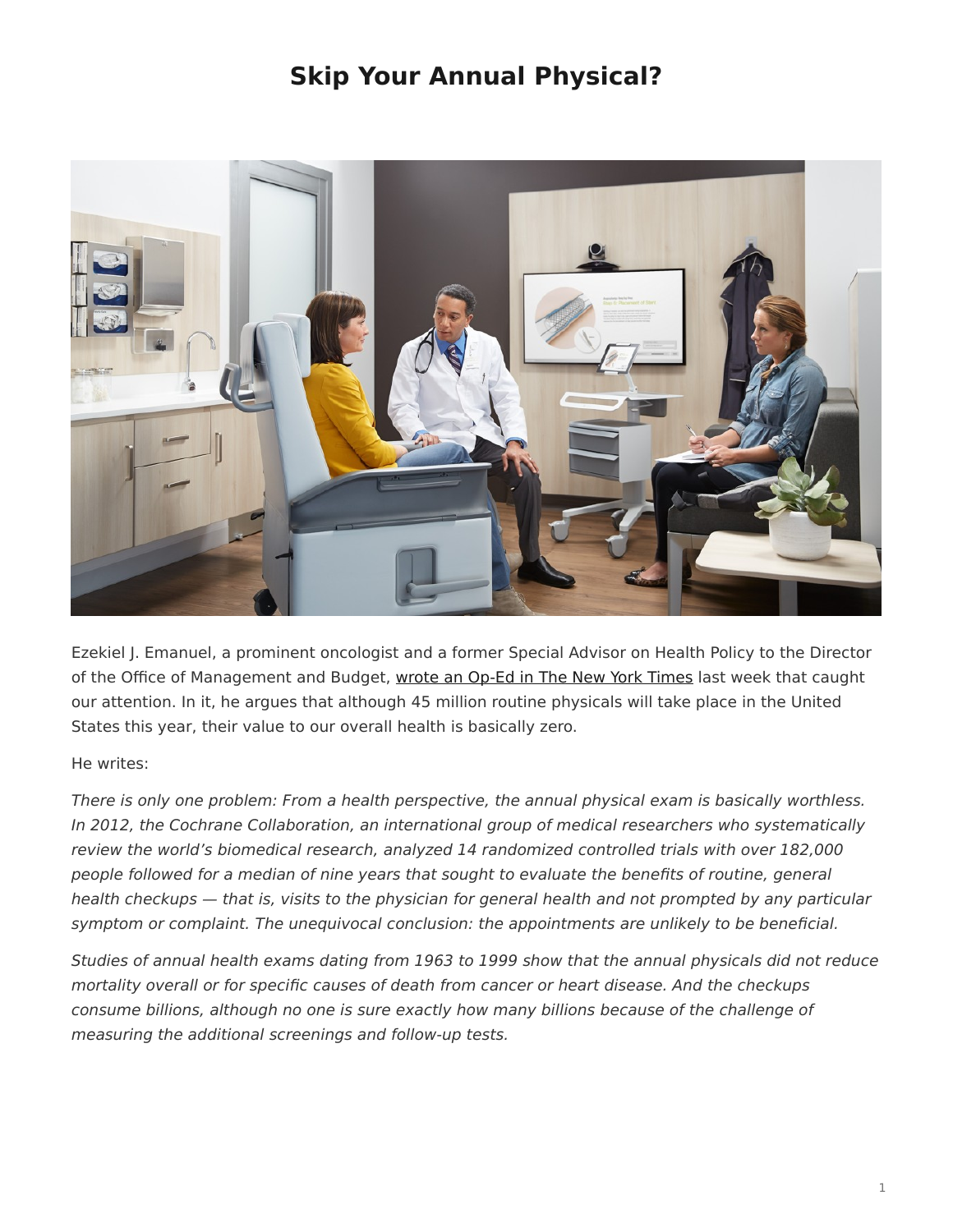If they are worthless, why do so many people continue to get them – and why do doctors insist on giving them? Emanuel goes on:

There have been stories and studies in the past few years questioning the value of the physical, but neither patients nor doctors seem to want to hear the message.

- Part of the reason is psychological; the exam provides an opportunity to talk and reaffirm the physician-patient relationship even if there is no specific complaint.
- There is also habit. It's hard to change something that's been recommended by physicians and medical organizations for more than 100 years.
- And then there is skepticism about the research. Almost everyone thinks they know someone whose annual exam detected a minor symptom that led to the early diagnosis and treatment of cancer, or some similar lifesaving story.

He is undoubtedly correct about the amount of money spent and the macro-level impact of that money on the overall health statistics nationwide. It's possible, however, that he is underestimating the microlevel impact of a visit, even a short one, to the doctor. He acknowledges the psychological impact of a face-to-face exam, and although the likelihood of a life-saving diagnosis occurring during an exam is slim, the possibility is there and remains a comfort to many.

As we wrote in *[Physical Exams Still A Crucial Part of Healthcare's Future](https://www.steelcase.com/blog/skip-your-annual-physical/)*, even in this world of technology, smartphones and health and wellness apps, the physician-patient relationship remains vital, and the physical exam is a crucial touch point. It's our goal at Steelcase Health that the physical exam, no matter how often it occurs, is as efficient and effective as it possibly can be.

| +About Steelcase |                  |
|------------------|------------------|
| +Customer Care   |                  |
| +Legal Notices   |                  |
| +Connect With Us |                  |
| +Contact Us      |                  |
|                  | <b>Steelcase</b> |
|                  |                  |